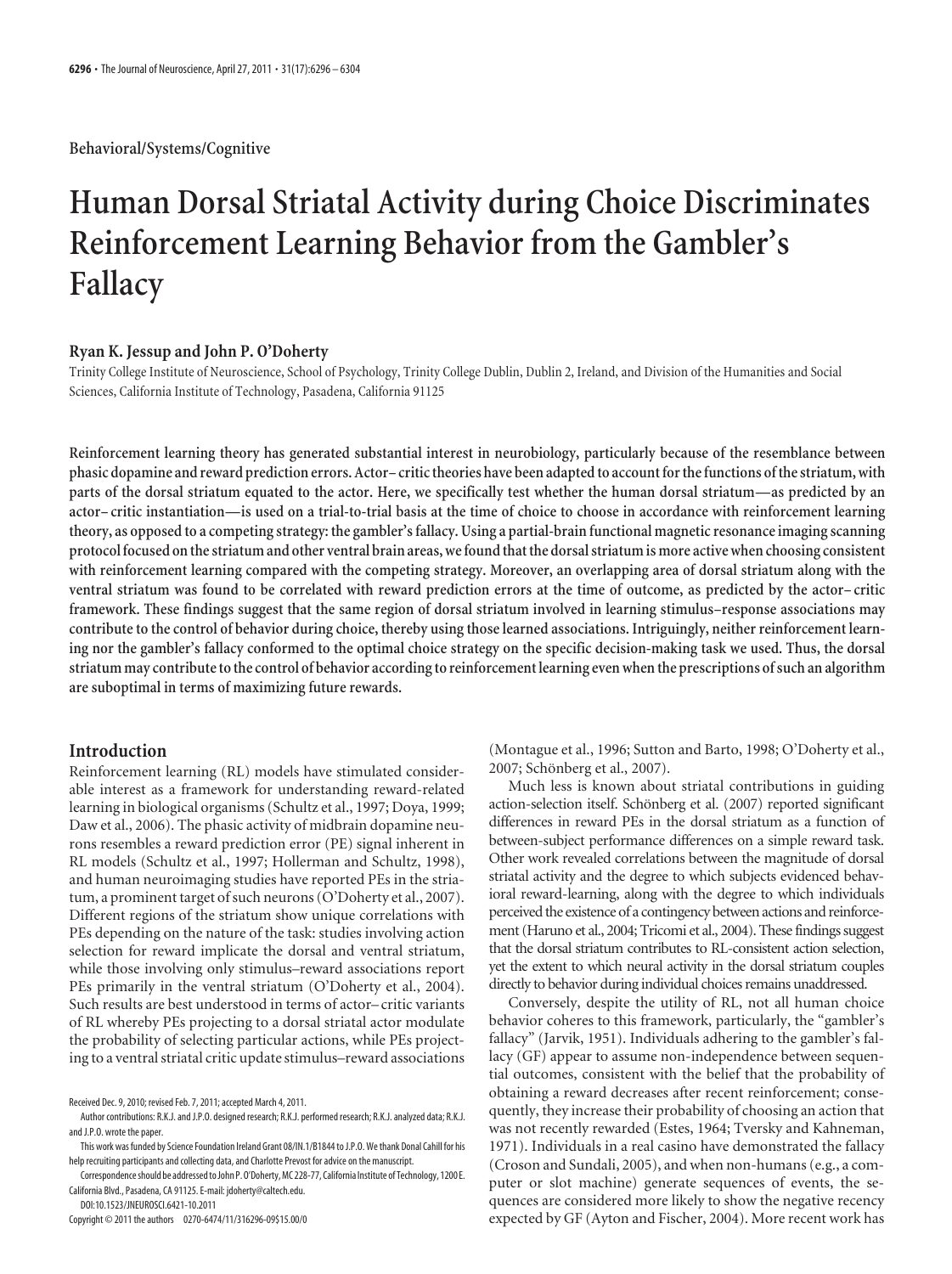examined factors modulating GF and the extent to which it represents rationality (Hahn and Warren, 2009; Barron and Leider, 2010).

Our goal is to ascertain the dorsal striatum's role in choice, hypothesizing a role for this region in mediating RL-consistent behavior. Our task was designed to elicit a variety of choice strategies across trials and human functional magnetic resonance imaging (fMRI; using a restricted field of view encompassing the orbitofrontal cortex ventrally, extending as far as the dorsal borders of the striatum) to measure variation in activity in this area as a function of different choice behavior.

# **Materials and Methods**

Thirty-one participants—18 female and 13 male— completed four 13 min 2 s runs of a roulette wheel task while lying in a whole-body magnetic resonance imaging (MRI) scanner. Three subjects' fMRI data were excluded because of technical problems with the MRI scanner. Each of the four runs consisted of three experimental blocks and one control block. Each experimental block consisted of 16 trials; control blocks contained 4 trials. Each run began with 20 s of a fixation cross and ended with a final fixation period of variable length. On each trial, the participant saw a tricolored roulette wheel with 40% of the area covered by one color (Hi) and the remaining 60% of the area covered by two other colors in equal proportion (Lo options). Participants were clearly and correctly instructed that the amount of area covered by a color indicated the probability that the spinner would land on that color and that the stopping probability of the spinner was completely independent from one trial to the next. If the spinner stopped on the chosen color, participants won  $\epsilon$ 2. On every experimental trial, regardless of whether or not an option was chosen, participants were charged €0.50. The optimal choice method is to choose the color filling a larger proportion of the wheel, resulting in a per trial expected value of  $0.40 \cdot 2 - 0.50 = 0.30$  for each of the 192 experimental trials. At the end of the experiment, participants were given the amount that they won over the course of the experiment, in addition to €5 for participation.

The location (left, right, or top) of each color differed between participants but within participants was constant for the entire task. Between each experimental block, the size of the area covered by each color changed (e.g., on block 1, blue might cover 40% of the area but on block 2, red would cover 40% of the area), but within each block the area remained constant. Within each run, each color covered 40% of the area for one entire block. At the trial onset, the wheel appeared and subjects had 1500 ms to select a color with their right hand (Fig. 1). Afterward, a spinner appeared, spun for 3000 ms, and then stopped abruptly, remaining visible for a further 500 ms. The outcome was then revealed and remained on-screen for 1000 ms. The intertrial interval (ITI) was drawn from a quasi-normal distribution, ranging from 4000 to 12,000 ms with a mean of 8000 ms, during which time a fixation cross was presented on-screen. The outcome image was either a  $E2$  coin (win) or the same coin with a red X covering it (loss). Although suboptimal for enabling estimation of the two time points in the trial (cue and outcome), the spin period was not temporally jittered due to the fact that dopamine neuron PEs projecting to the striatum are known to approximate the properties of a temporal difference learning algorithm. Introducing temporal unpredictability in the time of outcome presentation via spin period jittering could introduce confounding time varying PE responses in the interstimulus interval (O'Doherty et al., 2003).

Control blocks were identical except for the following changes: there were only 4 trials per block, the entire wheel was shown in gray (participants were told to select any of the three available buttons), and the ITI was drawn from a quasi-uniform distribution with a mean of 8000 ms. The outcome image was a scrambled version of the  $E2$  coin. At the start of each block, a screen appeared for 2000 ms, with the following text: "New Round Get Ready."

We were interested in behavior during a truly independent and identically distributed scenario; therefore, no attempt was made to regulate the number of streaks of each length. Had we regulated the number of streaks of each length, the environment would have transitioned to sam-



Figure 1. Roulette gambling task. Participants were given 1000 ms to select a colored option. After 1000 ms, if an option was selected (here, as denoted by the lightened color, green was selected), a spinner appeared and spun for 3000 ms, and after stopping, remained on-screen for a further 500 ms. The reward was displayed for 1000 ms. If the spinner stopped on the selected color, as was the case here, the participant received €2; otherwise, he or she won nothing and the same coin superimposed with a red X was displayed. ITI was jittered, with a mean  $=8000$  ms.

|  | Table 1. Mean frequencies per streak length, separated by outcome |  |
|--|-------------------------------------------------------------------|--|
|--|-------------------------------------------------------------------|--|

|         |       |       |       |       |       | h     |      |
|---------|-------|-------|-------|-------|-------|-------|------|
| Hi Win  | 43.65 | 16.42 | 6.06  | 2.45  | 1.16  | 0.52  | 0.10 |
| Hi Lose | 39.10 | 22.97 | 14.10 | 8.42  | 4.77  | 2.74  | 1.39 |
| Lo Win  | 75.81 | 20.55 | 6.23  | 1.52  | 0.42  | 0.16  | 0.03 |
| Lo Lose | 80.35 | 54.06 | 36.16 | 23.19 | 15.39 | 10.39 | 6.52 |

Data represent the mean frequencies across subjects for consecutive identical outcomes; e.g., column 2 of Hi Win shows that the mean number per subject of consecutive wins for the Hi option having a streak of 2 or greater is 16.42.

pling without replacement; in such an environment, GF-consistent behavior is no longer a fallacy but rather is rational (this is because such environments show the negative recency expected by GF). This resulted in differing numbers of streaks of each length. The mean frequencies of win and loss streaks for Hi and Lo outcomes at each streak length are displayed in Table 1.

Informed consent was obtained and the study was approved by the School of Psychology Research Ethics Committee at Trinity College Dublin. Participants received detailed instructions, were guided through 4 practice trials, and then completed 4 practice trials in real time (no feedback regarding the outcomes of their choice was revealed during any of these practice trials).

*Behavioral model fitting and comparison.* Different variants of RL models were fit to the behavioral data, although for clarity, only one experimental model is presented. This model best fit the individuals who were classified as RL-consistent (described in Results). This model was *SARSA* (state-action-reward-state-action) learning according to

$$
Q_i(t) = Q_i(t-1) + \lambda \cdot (R_i(t-1) - Q_i(t-1)), \quad (1)
$$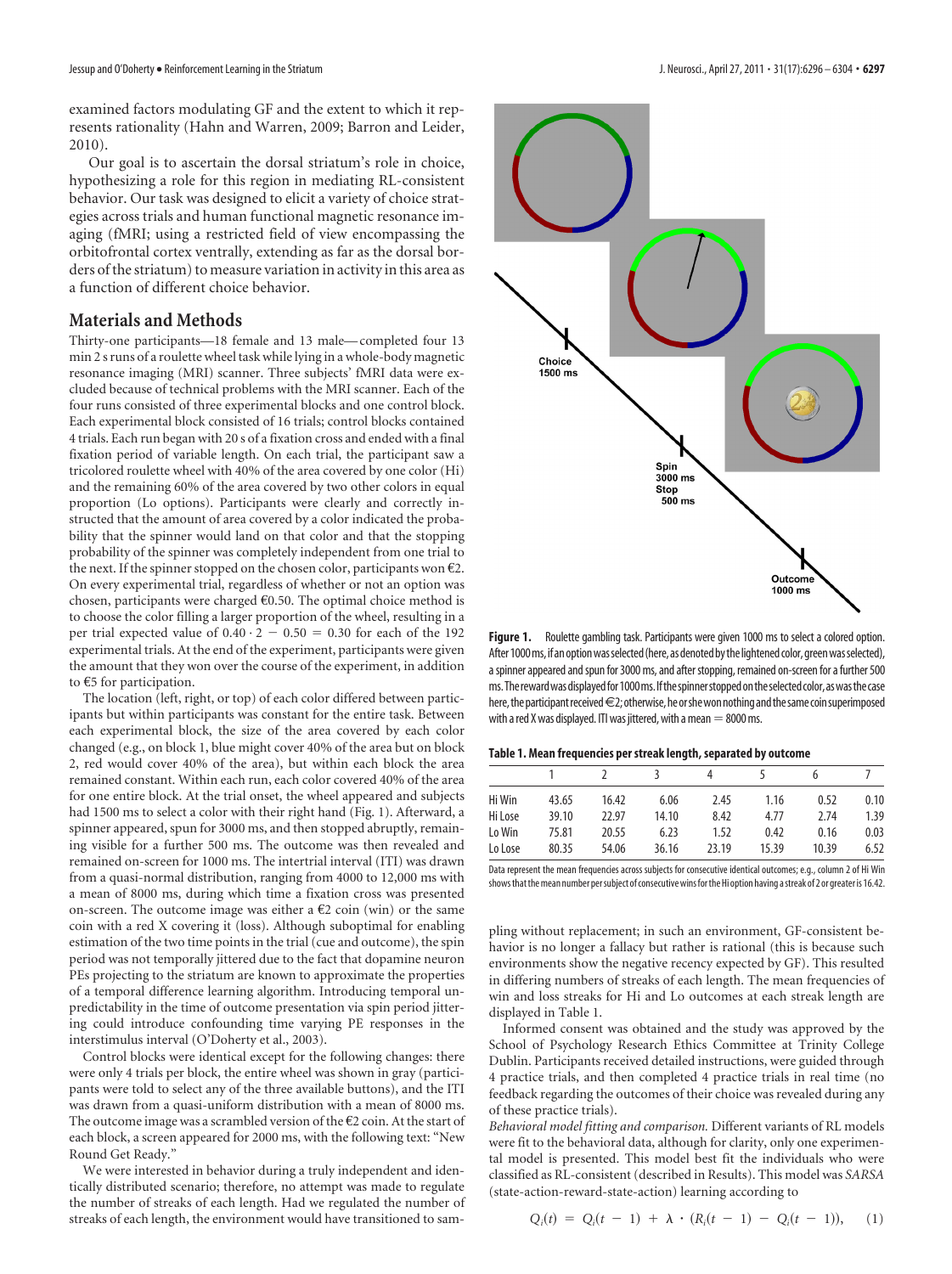with fictive (also known as full information or foregone payoff) updating. The fictive component allows for individuals to learn from options that were not selected; this is appropriate in our task as it always reveals the winning option via the spinner stopping location. In the above formula, *Qi* (*t*) represents the value of choosing option *i* on trial *t*. This quantity is computed by adding the *Q* value on the previous trial to the product of the updating parameter  $\lambda$  and the (fictive) PE. The PE is the difference between the fictive reward amount *R* that would have been received had option *i* been chosen on the preceding trial and the previous *Q* value for option *i*. Note that this differs slightly from a traditional PE—in which the *Q* value for only the chosen option is updated— because the spinner stopping location informs the participant what he or she would have received regardless of his or her selection.  $R_i = 1$  if option *i* won, otherwise 0. Values for  $Q_i(0)$  were initialized to the observed win probabilities, as described on the roulette wheel (i.e., [0.4, 0.3, 0.3]).

The softmax choice rule, a specific implementation of the Luce choice axiom (Luce, 1959) was used to generate choice predictions:

$$
P_i(t) = e^{Q_i(t)/\theta} \bigg| \sum_{j \in J} e^{Q_j(t)/\theta}.
$$
 (2)

Here, the probability *P* of choosing option *i* on trial *t* is obtained by first exponentiating the quotient of the *Q* value for option *i* divided by the inverse temperature parameter  $\theta$ . This value is then divided by the sum over all options *j* (out of the total set of options *J*) of the exponentiated quotient of the *Q* value for each option *j* divided by the scaling parameter  $\theta$ . For each new block,  $Q_i(0)$  was reset to the observed win probabilities for each of the options *i*. There were two free parameters in this RL model:  $\lambda$  and  $\theta$ .

In addition to RL models, we also fit multiple variants of an existing GF model (Rabin, 2002), adapted for our task, along with other unique instantiations. The best overall version was flexible enough to coarsely account for RL behavioral patterns as well:

$$
Q_i(t) = (\chi - \varphi_i(t)) \cdot \lambda + Q_i(0). \qquad (3)
$$

As above, *Qi* (*t*) represents the value of choosing option *i* on trial *t*. This quantity is computed by obtaining the difference between the crossover tolerance parameter  $\chi$  and the length of the current win streak  $\varphi$  for option *i* on trial *t*. This difference is multiplied by the updating parameter  $\lambda$  and then added to the initialized win probability for that option  $Q_i(0)$ as presented on the roulette wheel. Values for *Q*<sup>i</sup> (0) were initialized to the observed win probabilities, as described on the roulette wheel (i.e., [0.4, 0.3, 0.3]). The *Q* value for each option was updated on each trial and all *Q* values were scaled to sum to unity for each trial. If the minimum *Q* value was  $\leq$  0, all *Q* values were shifted up until the min(*Q*) = 0 and then the *Q* values were scaled to sum to unity.

Note that while this model shares similarities with the *SARSA* learning rule used above, it also deviates in important ways. First, unlike RL models, on each trial *t* this model updates  $Q_i(0)$  instead of  $Q_i(t-1)$ . Second, the difference of the crossover tolerance parameter and the streak length can effectively cause the learning rate parameter to switch signs after a fixed number of consecutive identical outcomes (the learning rate parameter was allowed to vary in the range  $[-1, 1]$ ). Hence, when the crossover tolerance parameter exceeded the win streak and the updating parameter was positive  $(+ +)$ , the likelihood of selecting the streaking option increased, a` la RL. Conversely, when either the crossover tolerance parameter value was less than the win streak parameter and the updating parameter was positive  $(- +)$  or the crossover tolerance parameter value exceeded the streak length value and the updating parameter value was negative  $( + - )$ , the likelihood of selecting the streaking option decreased, a` la GF. If a trial was missed, then the probabilities for choosing on the ensuing trial were reset to the initial win probabilities. As with the RL model, the softmax choice rule was used to generate choice predictions. There were three free parameters in this model:  $\chi$ ,  $\lambda$ ,  $\theta$ .

The best fitting parameters were found for each individual by minimizing the negative log likelihood of the predictions, using fminsearch, a hill-climbing algorithm in Matlab (MathWorks). The fit values for each subject were then compared with the fit values from a saturated baseline model which perfectly reproduced the marginal choice probabilities and hence had two free parameters. The only way an experimental model (i.e., RL or GF) could outperform such a baseline model was to account for learning or strategy-related changes in individuals' behavior.

The comparison method used was the Bayesian information criterion (BIC) (Schwarz, 1978):

$$
BIC = 2 \cdot (LL_E - LL_B) + k \cdot \ln N. \tag{4}
$$

Here, the difference in the log likelihood for the experimental model  $\text{LL}_\text{E}$ and that of the baseline model  $LL_B$  is doubled and then added to the product of the additional free parameters *k* for the experimental model and the log of the data points *N*. As formulated above, this is technically a relative BIC, indicating superior performance of the experimental model when positive, and superior performance of the baseline model when negative.

*fMRI acquisition and data preprocessing.* The task was conducted in a Philips Achieva 3T scanner using a phased-array eight channel head coil. The imaging data were acquired at a 30° angle from the anterior commissure–posterior commissure line to maximize orbital sensitivity (Deichmann et al., 2003), using a gradient echo T2\* weighted echoplanar imaging sequence; 32 2.8 mm ascending slices were acquired with a 0.3  $mm$  slice gap (echo time  $=$  30 ms; repetition time  $=$  2000 ms; voxel size 2 mm, 2 mm, 2.8 mm; matrix  $112 \times 112$  voxels; field of view  $224 \times 224$ mm). The field of view extended from the orbitofrontal cortex and ventral striatum to the superior border of the dorsal striatum. A total of 390 images were collected in each of four runs totaling 1560 functional scans. High-resolution T1 images were collected at the beginning of the session for each participant.

SPM5 (Wellcome Department of Imaging Neuroscience, London, UK; www.fil.ion.ucl.ac.uk/spm) was used to preprocess and analyze the data. The functional data for each participant were slice time corrected to the first slice and then spatially realigned using a six parameter rigid body spatial transformation. The high-resolution structural image was then coregistered to the mean functional image generated by the realignment phase. The mean functional was spatially normalized to the echoplanar imaging template, and the resulting warping parameters were then applied to the realigned functionals and the coregistered structural image. The functionals were then spatially smoothed using an 8 mm Gaussian kernel.

*fMRI analysis.* We examined changes in blood oxygenation leveldependent (BOLD) response across conditions using a general linear model (GLM) with random effects. For each subject, multiple GLMs were estimated. A 128 s high-pass cutoff filter and a first-order autoregressive correction for serial correlation were applied to each model. Task conditions were convolved with a canonical hemodynamic response function and then entered into the GLM matrix. Each scan of each GLM included a baseline regressor and six movement regressors, generated from the spatial realignment preprocessing step. Additionally, each model had one regressor each for the initial fixation period, final fixation period, at the time of the onset of the roulette wheel for all missed trials, and at the onset of the wheel for neutral trials. The fixation regressors had duration lengths equal to the length of the fixation period.

For statistical inference we used an omnibus height threshold of  $p <$ 0.005, and then corrected for multiple comparisons at  $p < 0.05$  familywise error ( *pFWE*) within small volumes defined on a priori regions of interest in the dorsal striatum, amygdala, and ventromedial prefrontal cortex. For these we took coordinates from relevant prior studies and performed correction for multiple comparison within an 8 mm sphere as described in Results. The extent threshold ( *pFWE\_cluster*) and cluster size *k* are reported for each comparison. The MNI (Montreal Neurological Institute) coordinates for the dorsal striatum were taken from a paper which found overlapping PEs within the left dorsal striatum across a variety of rewarding stimuli during an instrumental learning task  $[-9, 3, 3]$ 15] (Valentin and O'Doherty, 2009). Because participants in our task used their right hand to make a choice, it was reasonable to expect activation lateralized to the left of the dorsal striatum. The MNI coordinates for the amygdala were from a paper which used high-resolution imaging to examine reward-based activation in an instrumental learning task in bilateral amygdala (Prevost et al., 2011). The left  $[-23, -7.5, -19]$  and right  $[25, -4.5, -19]$  coordinates were separately averaged across the multiple significant voxels in each hemisphere from that paper. The MNI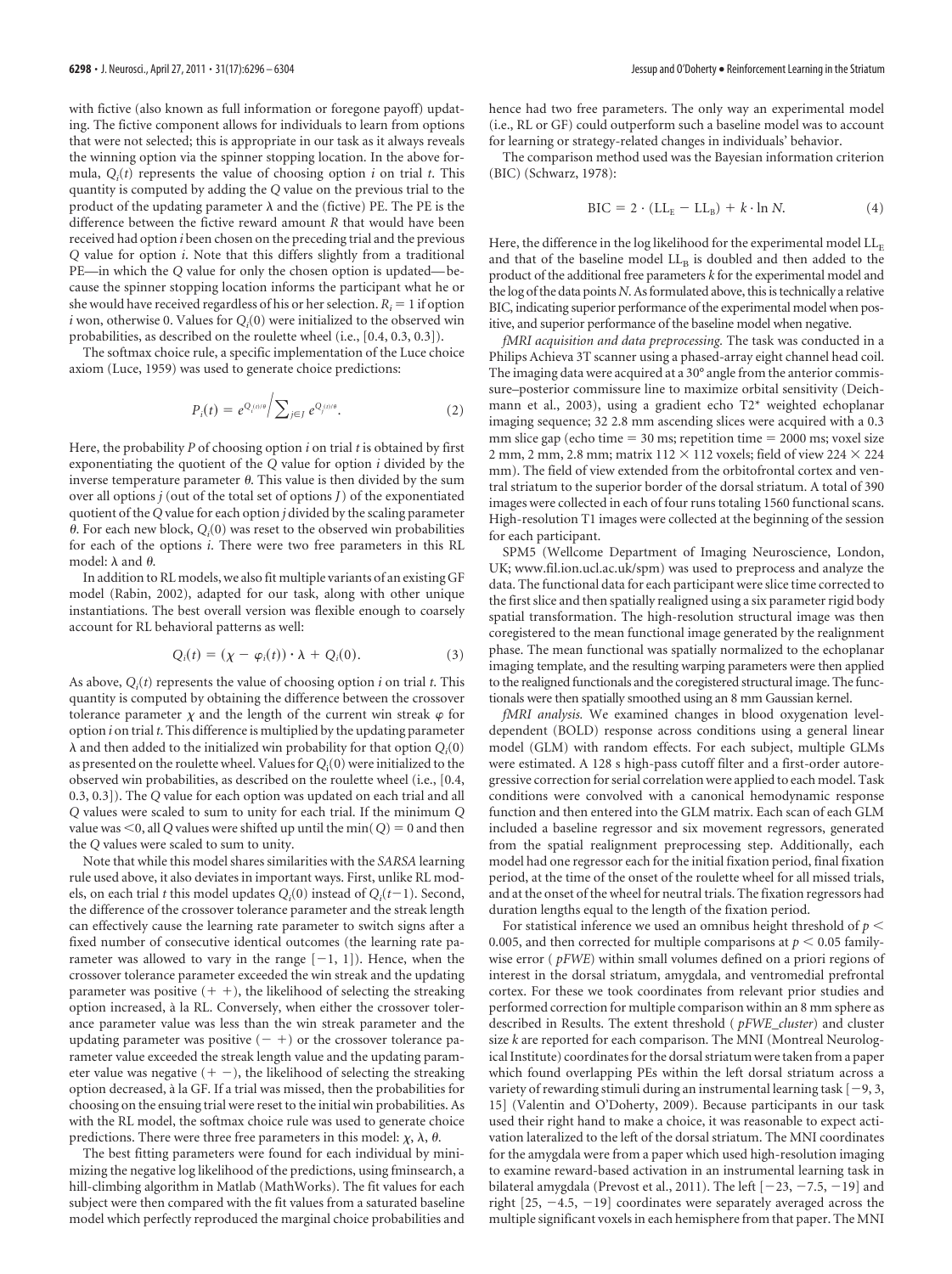#### **Table 2. Regressors used in RL > GF contrast**

| Category  | Previous<br>choice | Previous<br>outcome | Current<br>behavior | Current<br>choice |
|-----------|--------------------|---------------------|---------------------|-------------------|
| <b>RL</b> | Hi                 | Not Hi              | Switch              | Not Hi            |
| <b>RL</b> | Not Hi             | Hi                  | Switch              | Hi                |
| <b>RL</b> | Hi                 | Hi                  | Stay                | Hi                |
| <b>RL</b> | Not Hi             | Not Hi              | Stay                | Not Hi            |
| GF        | Not Hi             | Not Hi              | Switch              | Hi                |
| GF        | Hi                 | Hi                  | Switch              | Not Hi            |
| GF        | Not Hi             | Hi                  | Stay                | Not Hi            |
| GF        | Hi                 | Not Hi              | Stay                | Hi                |

Not Hi refers to either of the two Lo probability options. Switching between Lo options was relatively rare; thus, while separate regressors were created for these events, they were not included in the contrast. Each of the above regressors contained streaks of two or more identical consecutive outcomes.

coordinates for ventromedial prefrontal cortex were obtained from a paper which used instrumental choice to look for goal-directed signals within this region  $[0, 33, -24]$  (Valentin et al., 2007). When multiple significant peaks within a single cluster were observed, the statistics for only the maximal peak voxel are reported.

*Categorical GLM.* The categorical GLM was designed to look for BOLD differences observed when choosing according to RL versus GF. Separate regressors were used to account for neural activity at both the choice and the outcome feedback stage. For the choice phase, one regressor was used for the first trial on each block, as this trial was irrelevant to choosing according to RL or GF. All other choices were defined according to the Hi option because it was expected to draw most of the attention because of its dominance. Regressors were further separated on the basis of multiple factors: whether the Hi option won on the previous trial (Hi Won or Hi Lost), whether the streak length—i.e., how many consecutive identical outcomes for the Hi option—was one or greater  $(1 \text{ or } >1)$ , whether the participant chose the Hi option on the current trial (Chose Hi, Chose Not Hi), and whether this choice was identical to the previous choice (stay or switch). Thus, a participant who experienced and engaged in all of these behaviors would have  $1 + 2 \cdot 2 \cdot 2 = 9$  regressors beyond the aforementioned regressors. This approach captures nearly all possible choices. On rare occasions a participant switched from one of the low-probability options to the other, adding a maximum of  $2 \cdot 2 \cdot 1 = 4$  more regressors. All of these regressors were placed at the onset of the roulette wheel time point. For the feedback stage, one regressor was added for each of the four possible outcomes: win, lose, neutral, and missed choice. These regressors were placed at the time point on which the spinner stopped spinning. Missed responses were registered on only 3 experimental trials and 0.5 control trials on average, across subjects.

The regressors shown in Table 2 were used to test the RL versus GF striatal hypothesis, using outcome streaks  $>$  1. Essentially, this contrast compares trials on which a subject chooses (does not choose) the Hi when it is winning (losing) with trials on which the subject chooses (does not choose) the Hi when it is losing (winning). Note that this contrast controls for differences in switch versus stay activity, choice of Hi versus a Lo option, and whether the preceding trial resulted in a win or loss.

*RL GLM.* The RL GLM used a model-based analysis to reveal BOLD increases correlating with the time series extracted from the predictions using the best fitting parameters from an RL model fit to each participant's behavioral data. The RL model used here differed slightly from the model described above, in that fictive updating was not applied, as this implementation slightly outperformed the model with fictive updating across all subjects. For each trial, the *Q*(chosen option) was entered into the GLM as a parametric modulator onto a choice regressor. Likewise, an outcome regressor was modulated by the PE extracted from the RL model. As with the categorical model, a separate regressor was added in at the time of feedback for missed choice trials.

## **Results**

#### **Behavioral**

Because the known win probabilities were unequal for the three options, the Hi option stochastically dominates. Behavioral violations of stochastic dominance demonstrate irrationality (Died-



Figure 2. Behavioral results and modeling. The choice data for each subject were separately fit to the RL model described in the text. Subjects were classified according to the weighted RL metric into three patterns of behavior: environmental adherence, RL-consistent, and GFconsistent. The panels show the mean choice behavior (data points) and model predictions (lines), separated by pattern (environmental adherence in the top, RL-consistent in the middle, GF-consistent in the bottom), and plotted according to the number of consecutive identical outcomes (horizontal axis) and the probability of choosing the outcome that is "streaking" (vertical axis). The different possible streaks are Hi Win (red), Lo Win (green), Hi Lose (blue), and Lo Lose (black). Note that the RL model predictions follow the qualitative trend of behavior for the environmental adherer and RL-consistent patterns but not the GF-consistent pattern.

erich and Busemeyer, 1999); hence, individuals should always choose the Hi option, or, allowing for errors, on  $>95\%$  of the trials. However, across all participants, the mean probability of choosing the Hi option  $Pr(\text{Choose Hi}) = 0.64$  and median  $Pr(\text{Choose Hi}) = 0.64$  $(Choose Hi) = 0.59$ . Thus, over one third of all choices can be classified as irrational, significantly  $>$  0 ( $t_{(30)}$  = 9.97,  $p$  < 0.001).

Considerable individual differences in choice behavior were observed and participants naturally separated into two patterns: environmental adherence and feedback responding. Environmental adherers tend to ignore outcomes, adhering only to the described probabilities as presented on the roulette wheel, not the outcome feedback. Feedback responders allow for the roulette outcomes to drive their behavior. These latter individuals separate into two further patterns: RL-consistent and GF-consistent, i.e., those who choose an option that has been winning and those who choose an option that has been losing, respectively. The following metric discriminates between the three patterns:

RL metric =  $100 \cdot (Pr(Choose Hi(t + 2) | Hi Won(t, t + 1))$ 

$$
-\Pr(\text{Choose Hi}(t + 2) | \text{Hi Lost}(t, t + 1))).\tag{5}
$$

The RL metric indexes whether individuals were more likely to choose the Hi option when it was winning compared with when it was losing. The RL metric is then weighted by each participant's relevant likelihood of choosing a low-probability option (i.e., trials that were relevant for deciphering whether or not they were RL- or GF-consistent; e.g., this contained trials that were either not the first in the block or did not follow a missed trial). Subjects with an absolute weighted RL metric  $\leq$ 1 tended toward environmental adherence. RL-consistent participants had a weighted RL metric  $\geq$ 1, meaning that they were more likely to choose the Hi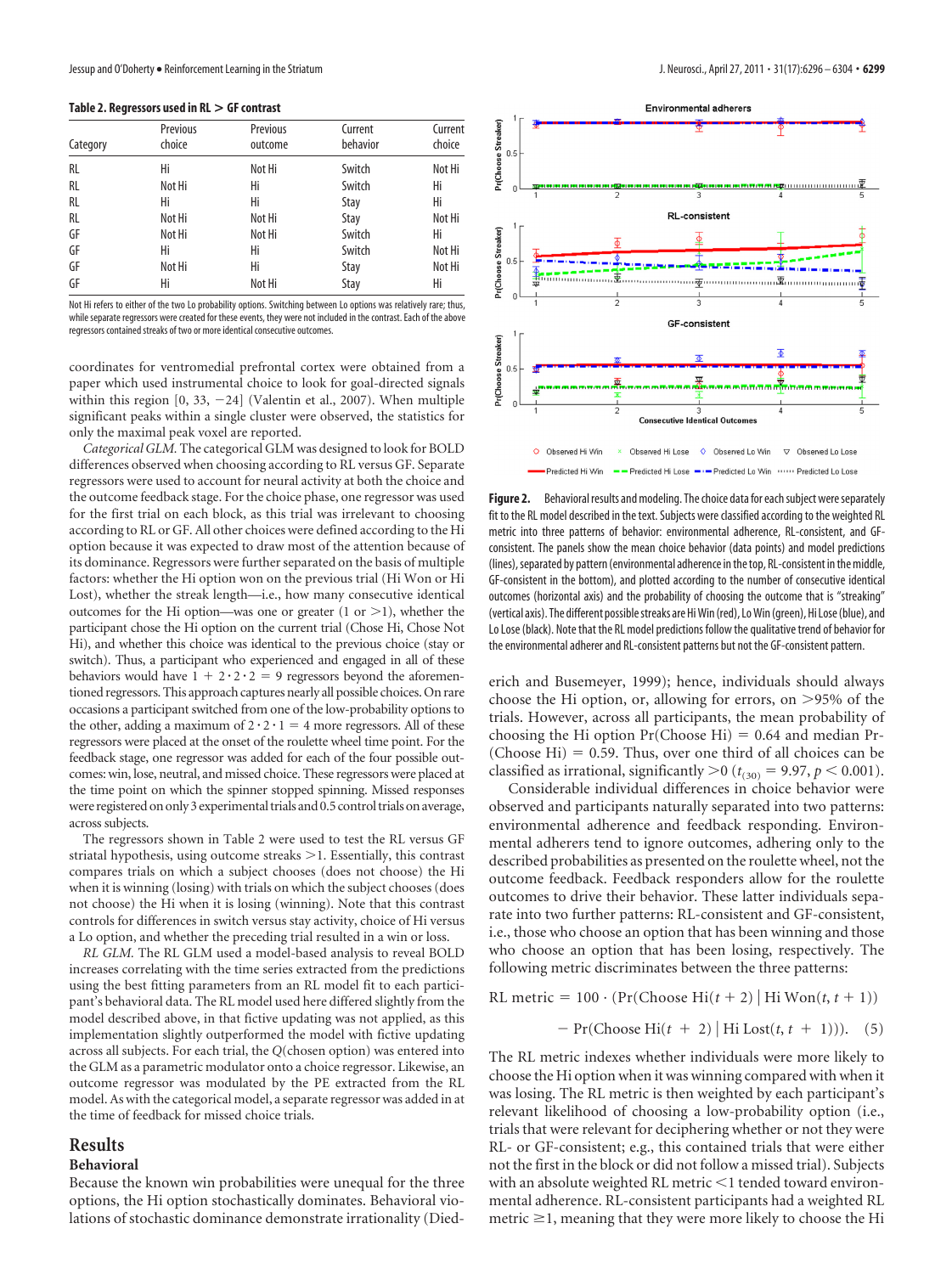#### **Table 3. Median BIC and best fitting parameter values separated by group**

| Model     | Group                         | BIC     | X    |         | 1/θ  |
|-----------|-------------------------------|---------|------|---------|------|
| RL        | <b>Environmental adherers</b> | $-0.43$ | N/A  | 0.00    | 0.02 |
| <b>RL</b> | RL-consistent                 | 9.10    | N/A  | 0.03    | 0.21 |
| RL        | GF-consistent                 | $-0.89$ | N/A  | 0.00    | 0.10 |
| GF        | <b>Environmental adherers</b> | $-0.43$ | 1.82 | 0.00    | 0.02 |
| GF        | RL-consistent                 | 2.87    | 2.27 | $-0.04$ | 0.17 |
| GF        | GF-consistent                 | 2.71    | 5.50 | $-0.01$ | 0.10 |

All data were fit at the individual level. BIC is positive where the experimental model outperformed the baseline model. Parameters:  $\chi$  is the crossover tolerance parameter and is used by the GF model to switch between RL- and GF-consistent behavior;  $\lambda$  is the updating or learning rate parameter;  $\theta$  is the temperature parameter and controls the extent to which a participant behaves deterministically.

**Table 4. Descriptive statistics for choosing the Hi option, conditioned on previous outcomes**

|                               | Ν  | Choose Hi   Hi Won | Choose Hi   Hi Lost |
|-------------------------------|----|--------------------|---------------------|
| <b>Environmental adherers</b> | 8  | 0.92(0.12)         | 0.94(0.11)          |
| RL-consistent                 | b  | 0.77(0.16)         | 0.47(0.17)          |
| GF-consistent                 | 17 | 0.33(0.16)         | 0.65(0.13)          |
| <b>Total</b>                  | 31 | 0.57(0.31)         | 0.69(0.21)          |

The mean (standard deviation) conditional probabilities for choosing the Hi option conditioned on it winning or losing consecutively 2 or more times are given, separated by group. High variance within subject choice is characterized by choice probabilities within a cell that fail to load on either 0 or 1.

when it was winning rather than losing. GF-consistent participants have a weighted RL metric  $\leq -1$ . The three patterns of behavior and the best fits of their data to the RL model are presented in Figure 2. While environmental adherers  $(n = 8)$  and RL-consistent subjects ( $n = 6$ ) were well fit by the RL model, it is unable to capture the qualitative patterns shown in the GFconsistent subjects ( $n = 17$ ), as they tended to choose a losing option, in contradiction to standard RL theory. Table 3 presents the median best fitting parameters and BIC value across subjects separated by choice pattern for both models. Positive BIC values indicate that the model was superior to the baseline model. For the RL model, only the RL-consistent subjects had a positive BIC score as environmental adherers showed no learning-related changes over time and GF-consistent subjects' behavior defied RL assumptions. For the GF model, both RL- and GF-consistent subjects had positive BIC scores, but the model failed to fit either of these groups as well as the RL model fit the RL-consistent participants. Interestingly, more than half of all subjects are classified as GF-consistent.

While there are overall differences in the propensity of individuals to choose according to GF or RL, considerable trial-bytrial variation was found within participants concerning whether individual choices conformed to either strategy. Table 4 demonstrates the considerable variance on a trial-to-trial basis. The fact that the choice probabilities do not all load on either 0 or 1 reveals this variance (the mean choice probabilities are shown separated by group to demonstrate that this considerable variance is not merely an artifact of averaging over participants with widely disparate choice strategies). Based on this observation, we first describe analyses of within-subject variation in strategy in the neuroimaging data before moving on to explore effects of variation in overall strategy used between subjects.

#### **Neuroimaging**

#### *Within-subject analyses*

Of primary interest is the extent to which neural activity in the dorsal striatum at the time of choice discriminates— on a trialto-trial basis—whether participants choose consistent with RL or GF. All participants who were categorized as environmental ad-



Figure 3. Contrast of RL- with GF-consistent choices. Coronal (left) and sagittal (right) views of the tmap of activation in the RL–GF contrast, thresholded at  $\nu$ Unc < 0.001,  $k$  > 100, and overlaid onto the mean of the participants'structural images. Using asmall volume correction, the left caudate activity was significant at  $pFWE < 0.05$ .

herers— because they ignored observed outcomes—were excluded and the analysis was run on the feedback responders. [To maintain a balanced design, only the subjects with all regressors represented were entered in the contrast reported here  $(n = 17)$ ; however, the same pattern of results at the same statistical threshold is found when all of the feedback responders are included.]

The results indicated that on a trial-to-trial basis, differences in neural activations in the dorsal striatum existed when choosing according to RL as opposed to GF. Figure 3 shows a voxel by voxel map of the *t* statistics (tmap) overlaid onto the mean of the participants' structural images. The significant increase in activity was observed in the left dorsal caudate ( $z = 3.83$ ,  $pFWE = 0.003$ ;  $pFWE_{\text{cluster}} = 0.006; k = 147; \text{ peak voxel}$  MNI coordinates:  $[-8, 10, 12]$ ). When choosing consistently with RL principles, individuals showed increased dorsal striatal activity compared with when choosing consistently with GF. Using the RL GLM, we then tested whether this dorsal striatal difference was due to a difference in the expected reward corresponding to the chosen action, as generated by the RL model, as opposed to being related specifically to a discrimination between RL-consistent and RLinconsistent behavior. However, no significant correlations were found with the *Q* value regressor generated by the RL model in this region [even at uncorrected  $p$  ( $pUnc$ )  $<$  0.05], suggesting that the dorsal striatal activity at the time of choice is unlikely to be driven simply by a difference in RL-generated estimates of expected reward.

To further delineate the role of the dorsal striatum in RL, we next tested for a corresponding relationship between dorsal caudate activation and PE. This would demonstrate that this region is not only used for RL-consistent choices, as shown above, but also updated by outcome feedback. We tested this with the RL GLM by looking for a significant parametric modulation by PE on the outcome regressor using the data from all participants. We found that left caudate neural activity positively correlated with PE (Fig. 4*A*). Three peaks were found in a single cluster, all of which exceeded a familywise error correction ( $z = 3.07$ ,  $pFWE = 0.012$ ;  $pFWE_{\text{}}cluster = 0.020; k = 63; \text{ maximal peak MNI voxel coordinate}$ nates  $[-6, 2, 10]$ ). Hence, left dorsal caudate activity is modulated by PE at the time of outcome. Additionally, we observed whole-brain corrected significant activation in the left ventral  $\text{striatum}$  ( $z = 4.49, pFWE = 0.038; pFWE\_cluster = 0.011; k = 1$ 1689; maximal peak MNI voxel coordinates  $[-14, 0, -16]$ ). The significant dorsal striatal cluster revealed by this contrast overlaps with the significant cluster from the previous contrast (Fig. 4*C*), suggesting that the same dorsal striatal region reports PE on all trials but then is only used when choosing according to RL principles.

We also set out to address whether PE activity observed in the dorsal striatum was best accounted for in terms of the RL model as opposed to that elicited by the GF model. An important feature of the GF model (which is a weakness as well as a strength) is that it is extremely flexible: it can capture both GF- and RL-consistent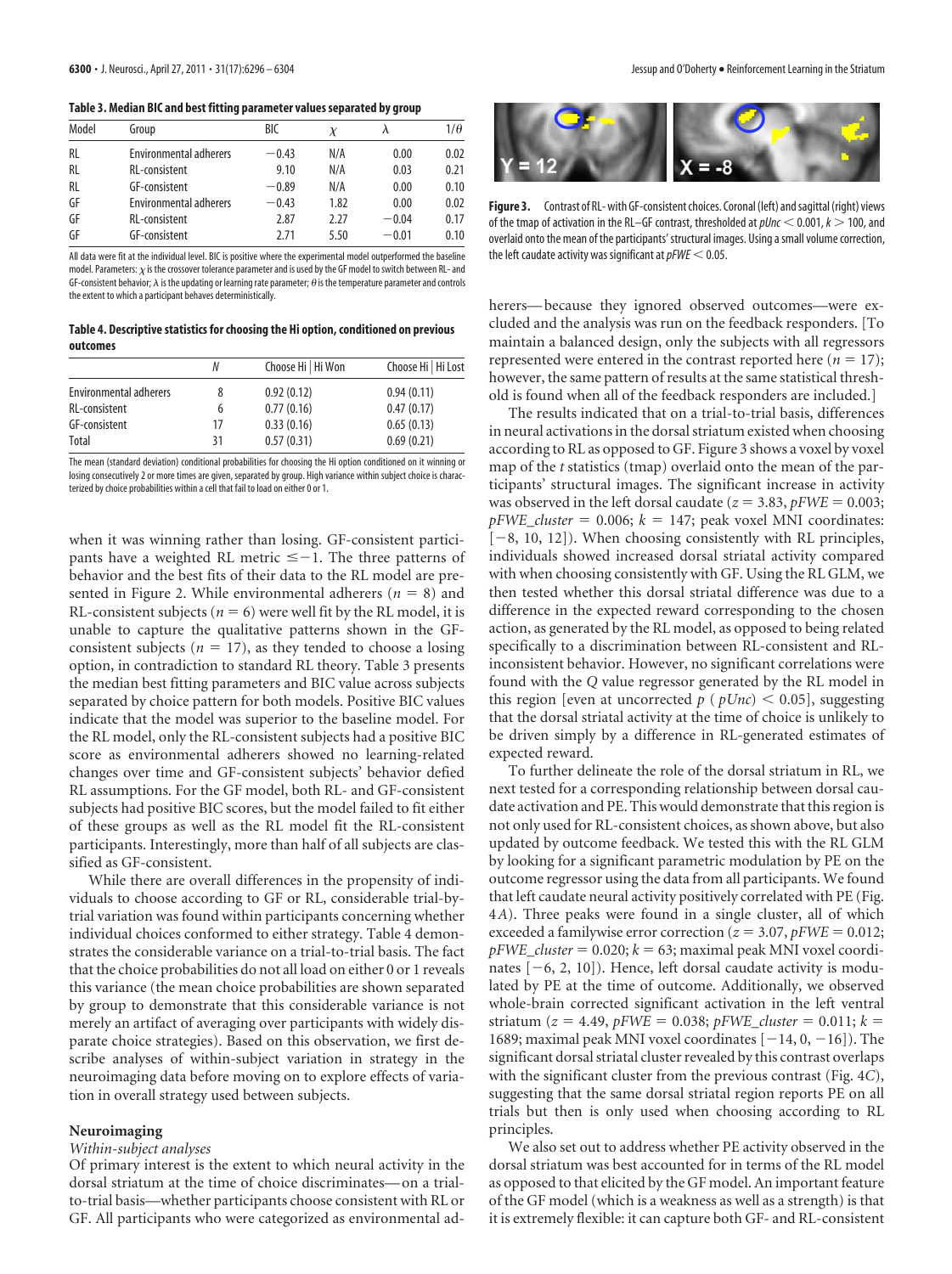

Figure 4. Striatal activity at reward and choice. A, Coronal (left) and sagittal (right) views of the tmap of activation from the correlation of BOLD activation with reward PE from an RL model, thresholded at  $\nu$ *Unc* $<$ 0.005, $k$  $>$ 60, and overlaid onto the mean of the participants' structural images. Using a small volume correction, the left caudate activity was significant at*pFWE* 0.05. *B*, Coronal view of the tmap of activation in the ventral striatum from the same contrast and threshold as shown in *A*. The left ventral striatal activity was significant at*pFWE* 0.05, corrected for the whole brain. C, Coronal (left) and sagittal (right) views of the significant dorsal striatal clusters that show increased activity during RL- compared with GF-consistent choice at the time ofstimulus onset (red), a positive correlation with PE at the time of reward (blue), and where the two clusters overlap (magenta).

behavior, depending on the specific parameter values that are used. Indeed, the PE signal generated by the GF model will mimic the RL PE under conditions where a participant's behavior is RL-like. Thus, although they are different in formulation, the RL and GF models can be considered nested: the GF model essentially accommodates everything captured in the RL model, and has the additional flexibility to accommodate GF behavior. We therefore conducted a nested model comparison of PE-related activity starting with the most parsimonious model, the RL model. Then we tested whether the PE signal engendered by the GF model captures any additional variance in the dorsal striatum above and beyond that which is captured by the RL model. To do this, we slightly modified the RL GLM, entering in the PE signals from both models as parametric regressors. Critically, we entered the RL PE signal first in the design matrix, and the GF PE second. We then tested whether additional activity in the dorsal striatum could be captured by the GF model once the RL PE signal had accounted for all of the common variance. We found no significant activity in dorsal striatum loading on the GF regressor, even at  $pUnc < 0.01$ . Thus, we can conclude that the signal we observe in the dorsal striatum is most parsimoniously accounted for by RL-based models.

## *Between-subject analyses*

In addition to testing for strategy-dependent activity within subjects, we also tested for brain regions showing modulation at different time points as a function of the extent to which a subject's overall choice behavior was consistent with GF or RL. To do this, we used the categorical GLM to analyze activity in the feedback responders group during the gambling task compared with the control task at two time points: the time of choice and the time of outcome receipt. We then tested for areas responding in this contrast at these two time points that were also modulated as a function of the RL metric described in the behavioral results. While no significant between-subject correlations with the RL metric were found at the time of choice, at the time of outcome, we found significant effects in two areas known to play a role in encoding rewarding and punishing outcomes: the ventromedial prefrontal cortex and bilateral amygdala (Fig. 5). For the ventromedial prefrontal cortex, two peaks were found in a single cluster, both of which exceeded a familywise error correction  $(z = 3.71,$  $pFWE = 0.002$ ;  $pFWE\_cluster = 0.011$ ;  $k = 144$ ; maximal peak

MNI voxel coordinates  $[4, 28, -24]$ ). For the left amygdala, two clusters, one with four peaks and the other with one peak, were found, all exceeding a familywise error correction  $(z = 3.02, ...)$  $pFWE = 0.013$ ;  $pFWE\_cluster = 0.023$ ;  $k = 39$ ; maximal peak MNI voxel coordinates  $[-22, -4, -26]$ , and one peak in one cluster was found for the right amygdala ( $z = 3.75$ ,  $pFWE =$  $0.001$ ;  $pFWE\_cluster = 0.012$ ;  $k = 143$ ; peak MNI voxel coordinates  $[24, -2, -18]$ ). Activity in both of these regions in response to outcomes—whether a rewarding or a punishing outcome compared with a control outcome—was positively correlated with the RL metric, such that the more an individual conformed to an RL strategy, the greater the activity in these regions in response to outcomes.

## **Discussion**

Our findings implicate the mid-caudate nucleus in the dorsal striatum in mediating RL-consistent behavior. When subjects made RL-consistent choices, activity in this region increased relative to trials on which subjects made RL-inconsistent choices. We excluded other possible explanations for the activity, including whether the preceding trial resulted in a gain or loss, whether subjects maintained their existing choice or switched to a new choice, and whether they chose the Hi or a Lo option. The finding that the dorsal striatum is involved in the expression of RLconsistent behavior builds on a large previous literature implicating the striatum in learning associations via RL mechanisms (Wickens et al., 2003; Frank et al., 2004; Haruno et al., 2004; Roitman et al., 2004; Yin et al., 2004; Knutson and Cooper, 2005; Samejima et al., 2005; Atallah et al., 2007; Balleine et al., 2007; Lau and Glimcher, 2008). This finding also resonates with previous results indicating greater RL-related activity in the dorsal striatum in subjects who learned to choose rewarding actions compared with those who failed to learn (Schönberg et al., 2007). The present results extend those findings, by demonstrating that on a trial-by-trial basis—when subjects choose in an RL-consistent manner—the dorsal striatum is more engaged compared with situations when alternate choice strategies are deployed.

The present results are pertinent to proposals regarding multiple mechanisms for guiding choice in the human brain (Shiffrin and Schneider, 1977; Balleine and Dickinson, 1998; Doya, 1999, 2002; Kahneman and Frederick, 2002; McClure et al., 2004; Daw et al., 2005; Atallah et al., 2007; Balleine and O'Doherty, 2010). One proposal postulates two competing systems: a model-based system wherein choices are computed online using a "model" or cognitive map of the decision problem, and a "model-free" method, in which learned values acquired through trial and error RL are used to generate choices (Daw et al., 2005). Our findings could be interpreted as suggesting a role for the mid-dorsal striatum in model-free RL. Simply choosing recently rewarded actions and avoiding those that were not could be seen as modelfree RL, whereas adherence to GF could be construed as "modelbased," in that adherence likely requires a richer representation of the task structure—such as how many rewards or losses were obtained and assumptions about the dependency between successive choices of the same option.

It is notable that the same region of dorsal striatum engaged during RL-consistent choice was also correlated with an RLgenerated PE signal at outcome time. These findings suggest that the same area of dorsal striatum recruited for learning stimulus– response associations might also be involved during choice when those learned stimulus–response relationships are used to drive behavior. Thus, neural systems involved in controlling choice may substantially overlap with those involved in learning associations underpinning such behavior in the first place. These find-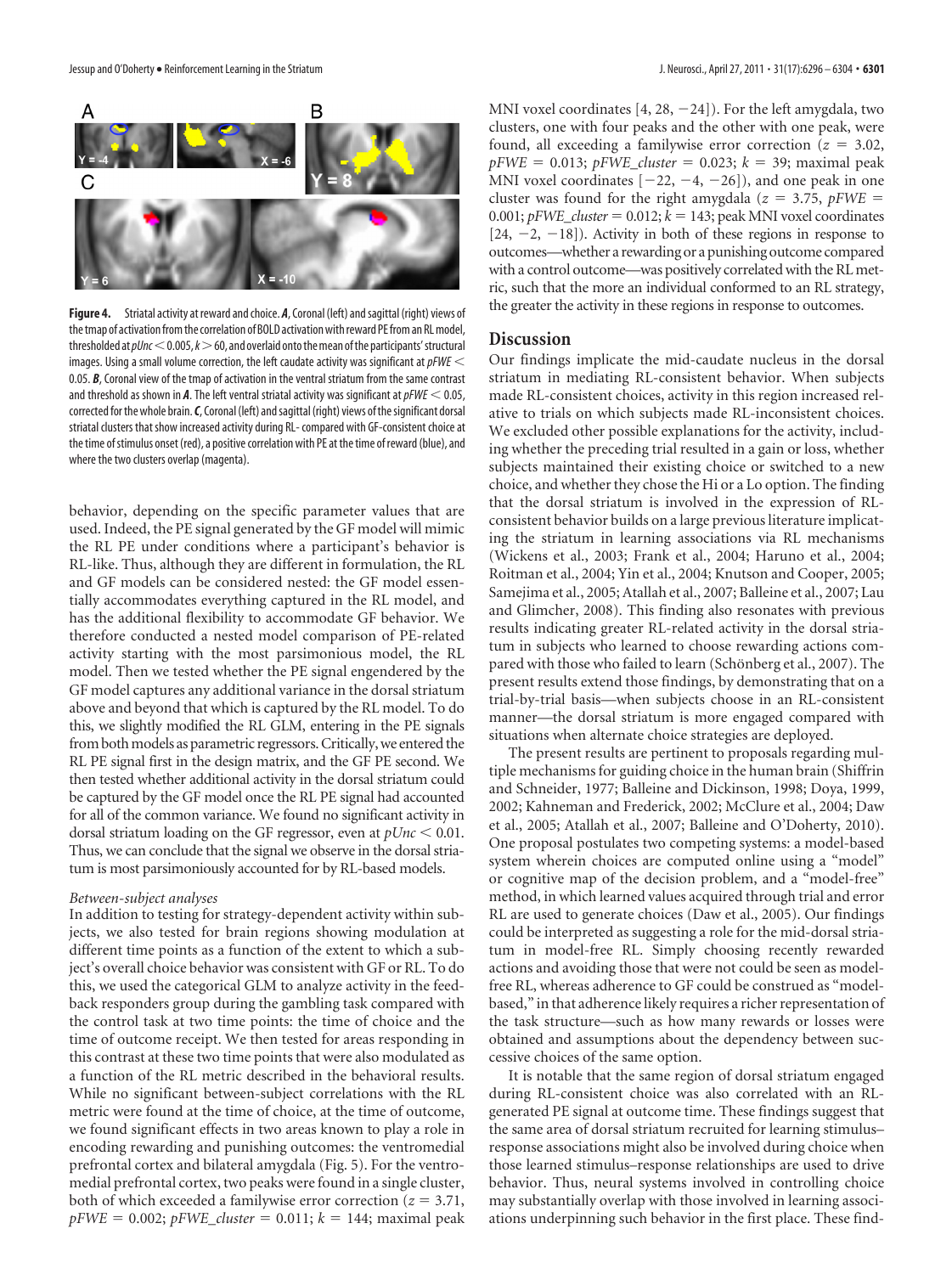

Figure 5. Correlation of BOLD activity with RL metric. *A*, Coronal (left) and sagittal (right) views of the tmap of activation in the ventromedial prefrontal cortex from the second-level correlation of BOLD activity with the RL metric in the gambling–control contrast, thresholded at pUnc < 0.001, k > 60, and overlaid onto the mean of the participants' structural images. Using a small volume correction, the cluster was significant at  $pFWE < 0.05$ . *B*, Coronal (left) and sagittal (right) views of the tmap of activation in bilateral amygdala from the same contrast and threshold as shown in A. C-E, Scatterplot showing individual data points for the RL metric plotted against the BOLD activity in the ventromedial prefrontal cortex (C), left amygdala (D), and right amygdala (E) clusters, together with regression lines of best fit through the data. As indicated by the weighted RL metric, circles are colored to denote group membership: GF-consistent (blue), RL-consistent (red). The BOLD data in each plot were independently obtained by taking an 8 mm sphere centered on the same small volume coordinates for each region that were used to test for significant contrasts.

ings cohere with actor– critic models of the striatum, providing further evidence that the dorsal striatum resembles the actor (Montague et al., 1996; Balleine and O'Doherty, 2010). It is also possible that another region mediates RL-consistent choice and that the dorsal striatum is more active in such choices because it reports the stimulus–response associations pertinent to the present choice, although that view is less parsimonious than the one presented here. Further research will be needed to tease apart this possibility from the present one.

We also tested for BOLD differences on a between-subject basis as a function of the degree to which individual behavior was overall biased toward exhibiting RL- or GF-like behavior. Although we found no between-subject differences in the striatum, we did find positive correlations between the degree of activity in ventromedial prefrontal cortex and bilateral amygdala in response to outcomes and the propensity for an individual to choose according to RL. This indicates that RL adherents may show enhanced processing of outcomes in these brain regions relative to GF adherents. Increased sensitivity to outcomes could potentially lead to a greater propensity for behavior to be controlled by RL mechanisms compared with alternative strategies, such as GF, that may instead require increased attention to other task components.

It is notable that no brain regions were found to have increased activity when subjects chose according to GF, nor did any regions show enhanced activity across subjects as a function of the propensity to exhibit GF behavior. However, we did not obtain fMRI coverage over dorsal cortical regions including the dorsolateral prefrontal or parietal cortex, and it is conceivable that these areas might have greater involvement in the initiation of GF behavior (Huettel et al., 2002; Akitsuki et al., 2003), especially if they are more relevant to model-based as opposed to model-free learning (Gläscher et al., 2010). For example, when individuals observed violations of patterns—regardless of whether those patterns were of consecutively identical or alternating events—increased activations were observed in medial frontal gyrus, inferior frontal gyrus and anterior cingulate cortex (Huettel et al., 2002). Further studies will be needed to compare and contrast the role of these dorsal cortical brain areas in mediating GF behavior.

Beyond the neural results, the present behavioral findings also have implications for understanding choice behavior. Despite receiving complete information about the nature of the task, the majority of subjects failed to pursue the optimal strategy of always choosing the dominant option (the option yielding a 40% chance of reward). Instead, most subjects varied their choices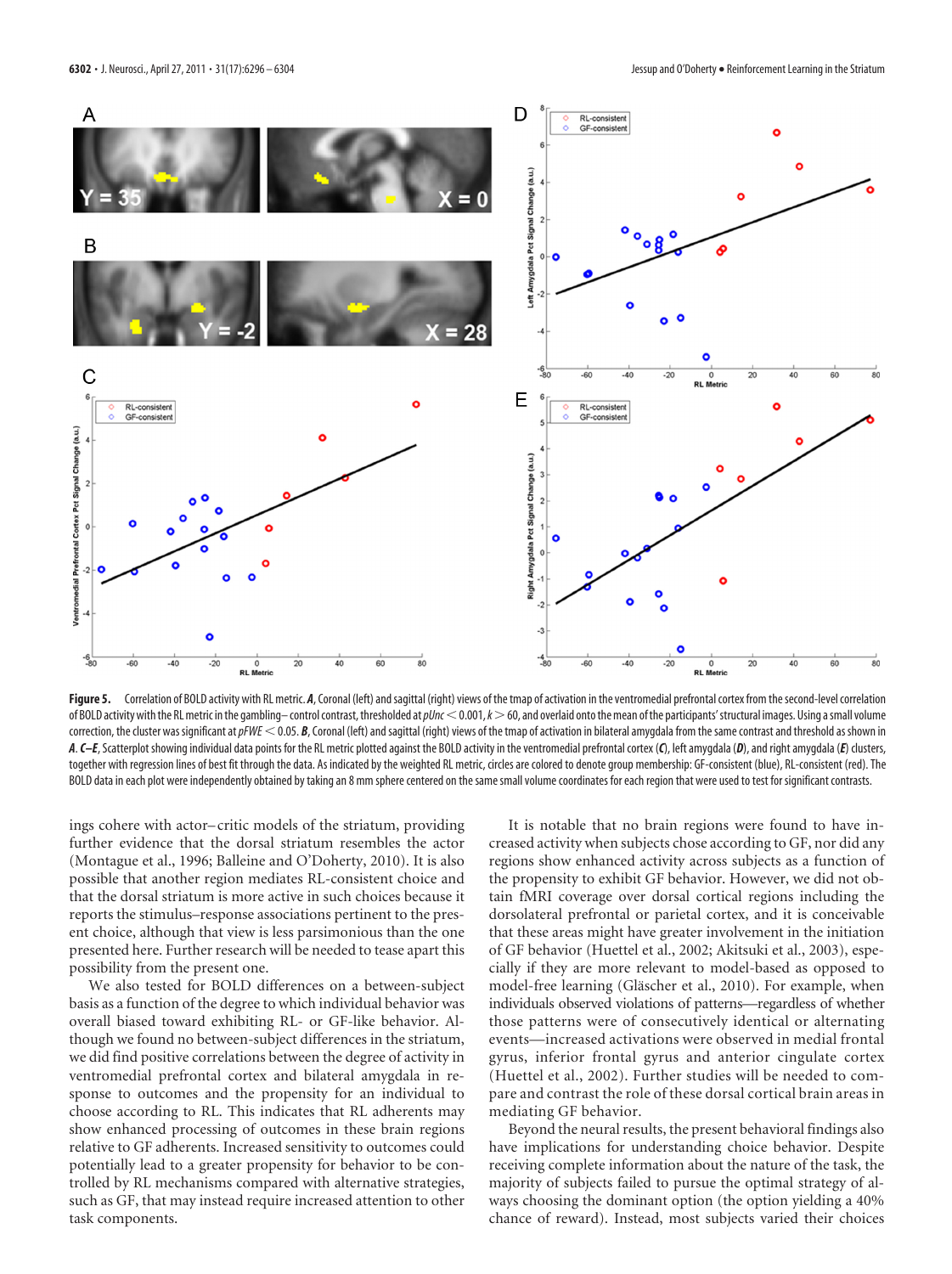according to a mixture of RL and GF, both of which are suboptimal and therefore irrational in this context. This finding builds on previous evidence that individuals tend to either ignore or fail to adhere to described information in a task— even when that information is available on each and every trial—and instead let their choices be driven by either the experience of obtained feedback (Jessup et al., 2008) or perceived structure—such as interdependencies between trials— even in direct contradiction to the explicit instructions. Together, our behavioral results suggest that two "irrational" though competing choice strategies observed in this task tend to dominate choice behavior, even where there is a clear rational alternative. One feasible counterargument to the claim of "irrationality" is that it is possible that the behavioral expression of GF found here could possibly be interpreted as "rational" if volunteers harbored doubts about the veridical nature of the experimenter instructions (Grether and Plott, 1979). Rationality considerations notwithstanding, it is tempting to conclude that these two distinct strategies may be ubiquitous in human choice behavior.

An alternative interpretation is that since stochastic choice functions such as the softmax rule predict variability in choice behavior, GF-consistent choices could be generated by a stochastic choice function, while the overall policy coheres with RL. However, this possibility ignores the theoretical underpinnings of stochastic choice functions such as the softmax rule. Typical explanations for invoking the softmax rule include the notions of environmental uncertainty, exploration, and between-subject analyses (Sutton and Barto, 1998; Daw et al., 2006). However, in the present task, the independence of outcomes was declared at the task outset and the payoff distributions are fully described on each trial; so there is no environmental uncertainty. Moreover, because information about alternate outcomes is always provided, there is no need for exploration: an individual can exploit while simultaneously learning about other options. Also, because this interpretation relates to a within-subject analysis, the between-subject explanation is irrelevant. Hence, while the softmax choice rule can describe choice behavior in this task, it is unable to explain it. Thus, explanations beyond the softmax are required to make sense of the data. Furthermore, and perhaps most importantly, if the observed variability in responses was purely due to noisy or disinterested responding, there should be (1) little discernible pattern in behavioral choice and (2) no difference in dorsal striatal activity at the time of choice when choosing according to RL as opposed to GF. However, as Figures 2 and 3 attest, both of these notions are ruled out. Likewise, more complex decision strategies could be used to recategorize some of the individual trials. However, for the same reason as above, this critique can also be reasonably ruled out due to the observation of reliable differences in brain activity using the current, more parsimonious, manner of categorization.

To conclude, our findings implicate a part of the human dorsal striatum in choice behavior. These findings build on burgeoning evidence implicating the dorsal striatum in the selection of actions leading to reward, and in encoding of stimulus–response or stimulus–response– outcome associations (Lauwereyns et al., 2002; Hikosaka et al., 2006; Balleine et al., 2007). At the point of choice, the mid-caudate is involved in driving choice behavior only when that behavior coheres with the predictions of RL and not alternative, model-based strategies. Intriguingly, in the present study, the most common choice strategies—whether RL- or GF-like— deviate from rationality. Thus, the dorsal striatum may contribute to the control of behavior according to RL even when the prescriptions of such an algorithm are patently suboptimal.

## **References**

- Akitsuki Y, Sugiura M, Watanabe J, Yamashita K, Sassa Y, Awata S, Matsuoka H, Maeda Y, Matsue Y, Fukuda H, Kawashima R (2003) Contextdependent cortical activation in response to financial reward and penalty: an event-related fMRI study. Neuroimage 19:1674 –1685.
- Atallah HE, Lopez-Paniagua D, Rudy JW, O'Reilly RC (2007) Separate neural substrates for skill learning and performance in the ventral and dorsal striatum. Nat Neurosci 10:126 –131.
- Ayton P, Fischer I (2004) The hot hand fallacy and the gambler's fallacy: two faces of subjective randomness? Mem Cognit 32:1369 –1378.
- Balleine BW, Dickinson A (1998) Goal-directed instrumental action: contingency and incentive learning and their cortical substrates. Neuropharmacology 37:407– 419.
- Balleine BW, O'Doherty JP (2010) Human and rodent homologies in action control: corticostriatal determinants of goal-directed and habitual action. Neuropsychopharmacology 35:48 – 69.
- Balleine BW, Delgado MR, Hikosaka O (2007) The role of the dorsal striatum in reward and decision-making. J Neurosci 27:8161-8165.
- Barron G, Leider S (2010) The role of experience in the gambler's fallacy. J Behav Decis Mak 23:117–129.
- Croson R, Sundali J (2005) The gambler's fallacy and the hot hand: empirical data from casinos. J Risk Uncertain 30:195–209.
- Daw ND, Niv Y, Dayan P (2005) Uncertainty-based competition between prefrontal and dorsolateral striatal systems for behavioral control. Nat Neurosci 8:1704 –1711.
- Daw ND, O'Doherty JP, Dayan P, Seymour B, Dolan RJ (2006) Cortical substrates for exploratory decisions in humans. Nature 441:876 – 879.
- Deichmann R, Gottfried JA, Hutton C, Turner R (2003) Optimized EPI for fMRI studies of the orbitofrontal cortex. Neuroimage 19:430 – 441.
- Diederich A, Busemeyer JR (1999) Conflict and the stochastic-dominance principle of decision making. Psychol Sci 10:353–359.
- Doya K (1999) What are the computations of the cerebellum, the basal ganglia and the cerebral cortex? Neural Netw 12:961–974.
- Doya K (2002) Metalearning and neuromodulation. Neural Netw 15:495–506.
- Estes WK (1964) Probability learning. In: Categories of human learning (Melton AW, ed), pp 89 –128. New York: Academic.
- Frank MJ, Seeberger LC, O'reilly RC (2004) By carrot or by stick: cognitive reinforcement learning in parkinsonism. Science 306:1940 –1943.
- Gläscher J, Daw N, Dayan P, O'Doherty JP (2010) States versus rewards: dissociable neural prediction error signals underlying model-based and model-free reinforcement learning. Neuron 66:585–595.
- Grether DM, Plott CR (1979) Economic theory of choice and the preference reversal phenomenon. Am Econ Rev 69:623– 638.
- Hahn U, Warren PA (2009) Perceptions of randomness: why three heads are better than four. Psychol Rev 116:454 – 461.
- Haruno M, Kuroda T, Doya K, Toyama K, Kimura M, Samejima K, Imamizu H, Kawato M (2004) A neural correlate of reward-based behavioral learning in caudate nucleus: a functional magnetic resonance imaging study of a stochastic decision task. J Neurosci 24:1660 –1665.
- Hikosaka O, Nakamura K, Nakahara H (2006) Basal ganglia orient eyes to reward. J Neurophysiol 95:567–584.
- Hollerman JR, Schultz W (1998) Dopamine neurons report an error in the temporal prediction of reward during learning. Nat Neurosci 1:304 –309.
- Huettel SA, Mack PB, McCarthy G (2002) Perceiving patterns in random series: dynamic processing of sequence in prefrontal cortex. Nat Neurosci 5:485– 490.
- Jarvik ME (1951) Probability learning and a negative recency effect in the serial anticipation of alternative symbols. J Exp Psychol 41:291–297.
- Jessup RK, Bishara AJ, Busemeyer JR (2008) Feedback produces divergence from prospect theory in descriptive choice. Psychol Sci 19:1015–1022.
- Kahneman D, Frederick S (2002) Representativeness revisited: attribute substitution in intuitive judgment. In: Heuristics and biases: the psychology of intuitive judgment (Gilovich T, Griffin D, Kahneman D, eds), pp 49 – 81. New York: Cambridge UP.
- Knutson B, Cooper JC (2005) Functional magnetic resonance imaging of reward prediction. Curr Opin Neurol 18:411-417.
- Lau B, Glimcher PW (2008) Value representations in the primate striatum during matching behavior. Neuron 58:451– 463.
- Lauwereyns J, Watanabe K, Coe B, Hikosaka O (2002) A neural correlate of response bias in monkey caudate nucleus. Nature 418:413– 417.